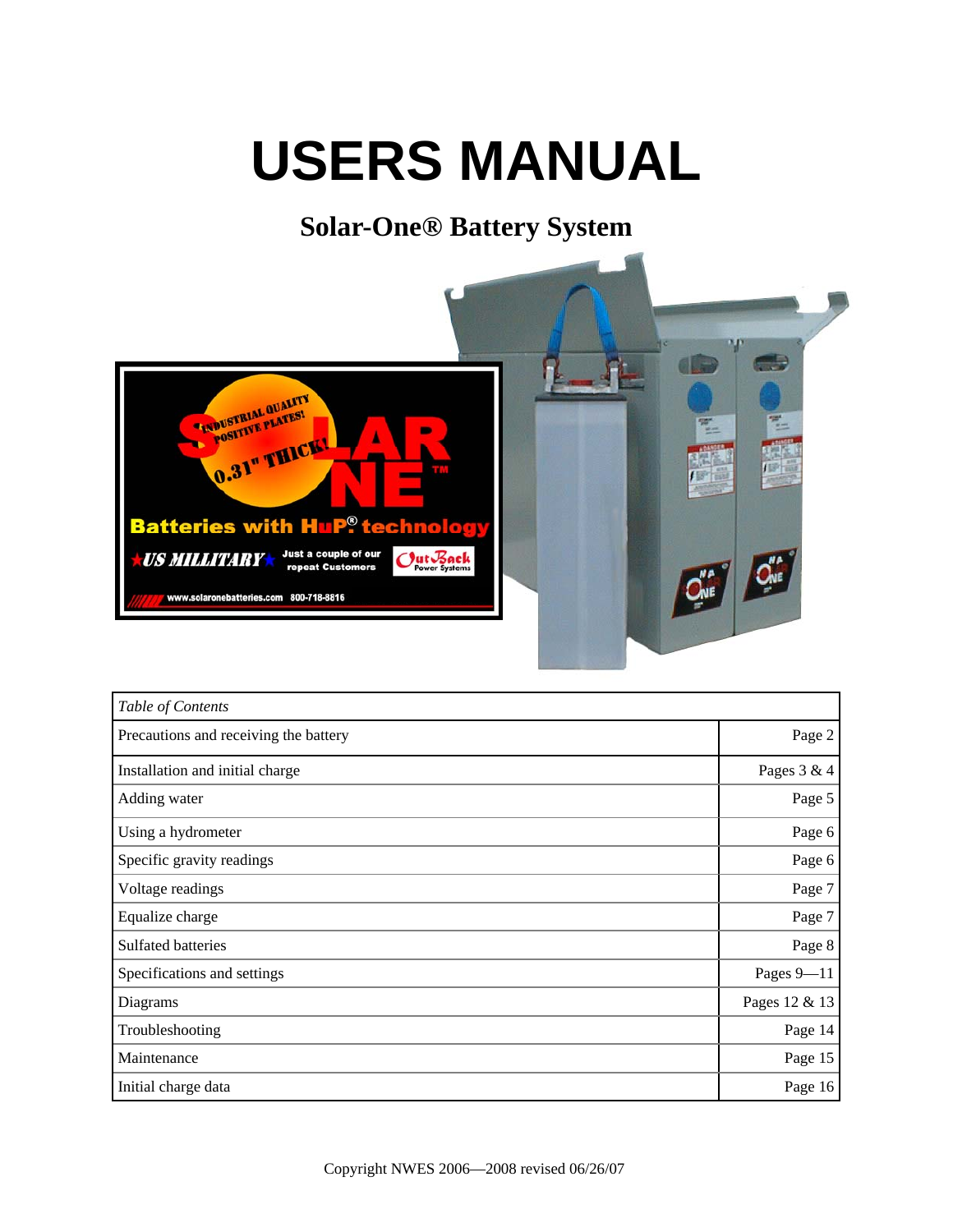#### **Precautions and Warnings**

Batteries contain sulfuric acid (which causes sever burns) and while being charged, emit hydrogen gas which is explosive. You must always assume the battery is emitting hydrogen gas. Batteries are always electrically live and will deliver very large amounts of current if shorted. To reduce the risk of personal injury and/or harm to property and the environment follow the precautions below.

DO NOT SMOKE, USE OPEN FLAMES, OR CREATE AN ELECTRICAL ARC OR SPARK IN THE VICINTY OF THE BATTERY.

USE INSULATED TOOLS, REMOVE ALL JEWERLY, WEAR PROTECTIVE CLOTHING AND EYE PROTECTION WHEN WORKING ON BATTERIES.

IF YOU GET BATTERY ACID IN YOUR EYES IMMEDITALY FLUSH WITH CLEAR WATER FOR 15 MINUETS AND SEEK MEDICAL ATTENTION. DO NOT USE NETURALIZING AGENT IN YOUR EYES.

ALWAYS KEEP A SOLUTION OF NETURALIZING AGENT ON HAND. (1 gal. of water thoroughly mixed with 1 lb. of baking soda) USE THIS AGENT TO NETURALIZE ANY ACID THAT MAY GET ON YOUR SKIN OR CLOTHING AND FOR GENERAL BATTERY CLEANING. RINSE WITH CLEAR WATER WHEN BUBBLING STOPS.

ENSURE THE BATTERY COMPARTMENT IS WELL VENTALIATED. IF POWERVENTING DE-VICES ARE USED, ENSURE THAT THEY ARE FUNCTIONING PROPERLY.

ONLY USE THE CELL LIFTING STRAP PROVIDED TO REMOVE CELLS FROM THE CAN. IF THE BATTERY IS TO BE INSTALLED WITH ALL CELLS IN THE CAN, COVER THE CELL TREMINALS WITH A NON CONDUCTIVE MATERIAL SUCH AS PLYWOOD OR A THICK RUBBER MATERIAL.

ONLY PERSONS WHO ARE TRAINED TO MAINTAIN, INSTALL AND CARE FOR BATTERIES SHOULD BE ALLOWED TO WORK WITH THE BATTERY.

ONLY USE DISTILLED OR DEIONIZED WATER AND DO NOT OVER FILL.

#### **Receiving the Battery**

Immediately inspect the exterior of the packaging, including the pallet. Look for wet spots or stains that would indicate the battery was damaged or tipped over during transit. If there is visible evidence of damage you should make a note on the shipping papers "SHIPMENT RECEIVED DAMAGED". Refuse the shipment and notify your Solar-One dealer. Shipping damage is not covered under the battery warranty. Photographs of the damage may be very helpful.

When the shipment is received and there is no visible damage, but damage is found during unpacking, immediately file a "CONCILED DAMAGE REPORT" with the shipper and notify your Solar-One dealer. Shipping damage is not covered under the battery warranty. Photographs of the damage may be very helpful.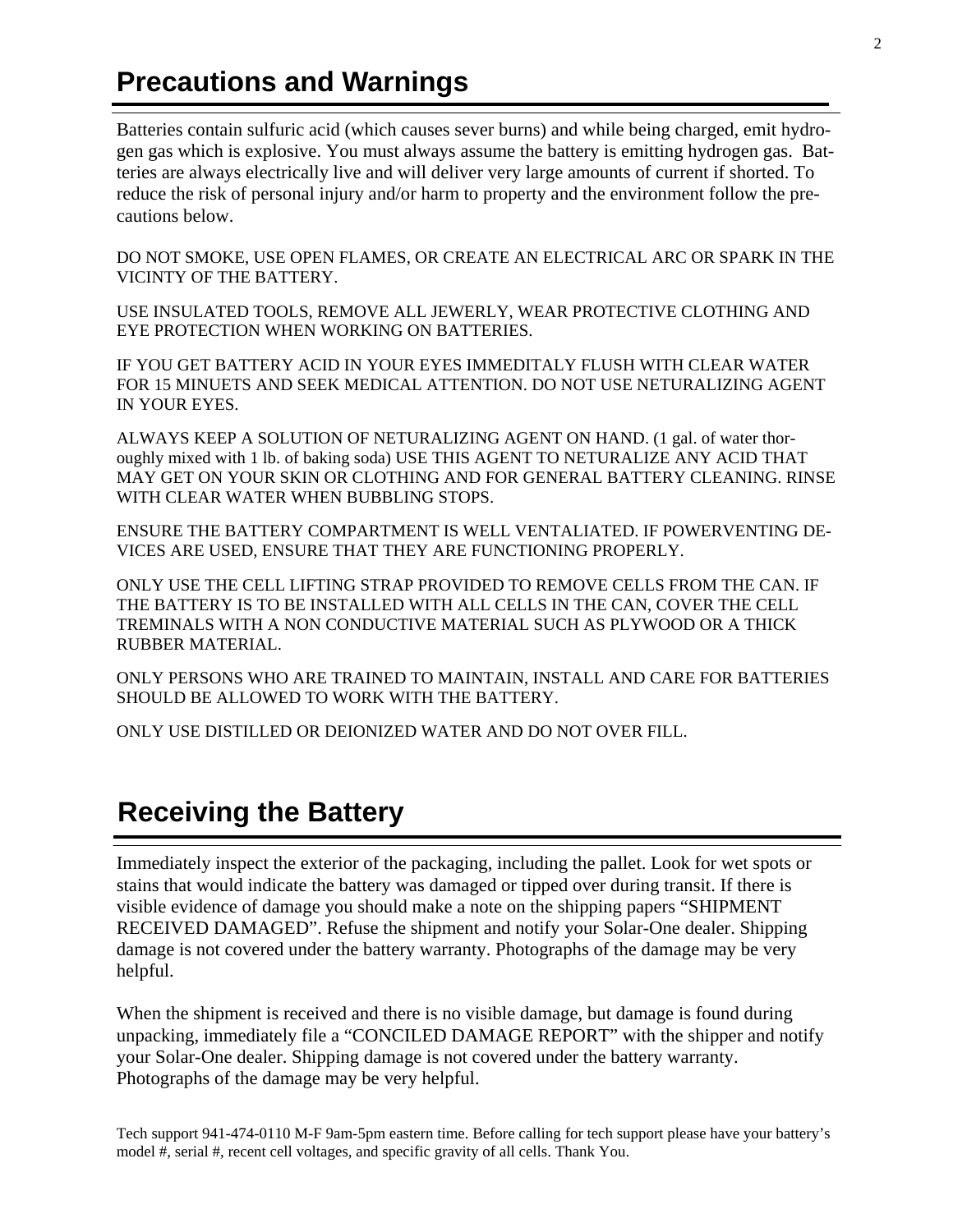#### **Installation**

- **Step 1** Acquire the following safety items: Safety glasses or face shield, Acid resistant apron, Insulated 1/2" wrench, Insulated ratchet with 1/2" socket, 1 gal neutralizing agent, ( 1# baking soda to gal. water, mix this solution thoroughly) Rubber Gloves **Step 2** Inspect the battery and can for evidence of damage, if damage has occurred file a claim with the carrier immediately. If you see liquid on the top of the cells pour some neutralizing agent in to a small container and apply with a clean paint brush. **Be extra careful not to get any of this agent into the cell.** Apply this agent to the terminals and the cell tops until bubbling stops, Rinse with clear water and wipe dry. Note: If the battery can be installed without removing the cells, connect a chain to the holes on the end of the can. To prevent a short, be sure the lid is closed and that a non conductive material such as plywood or thick rubber covers the terminals. Use a 2x4 wood spreader that is approx. 1/2" shorter than the can. The spreader
- **Step 3** Remove the can lid by tapping one hinge back into the lid hinge, or remove the internal hex-head bolts.

will prevent end pressure on the can.

**Warning:** Do not allow the lid fall onto the terminals as this could cause shorting from terminalto terminal. COVER THE CELL TREMINALS WITH A NON CONDUCTIVE MATERIAL SUCH AS PLYWOOD OR A THICK RUBBER MATERIAL ETC.

#### **Step 4** Remove the buss bars.

**Step 5** Connect the cell lifting strap into the holes of the terminals that are inline with the round post that protrude from the case. Lift the cells out of the can. The first cell out of the can will be harder than the remaining the cells. If you find the first cell very hard to remove try another cell or lubricate with soapy water. If the clevis on the cell lifting strap will not slide over the terminal, slightly spread the clevis.



**Caution:** These cells can be extremely heavy, a come-along or block and tackle may be needed to do the lifting. Do not try lifting these cells by yourself serious injury could occur.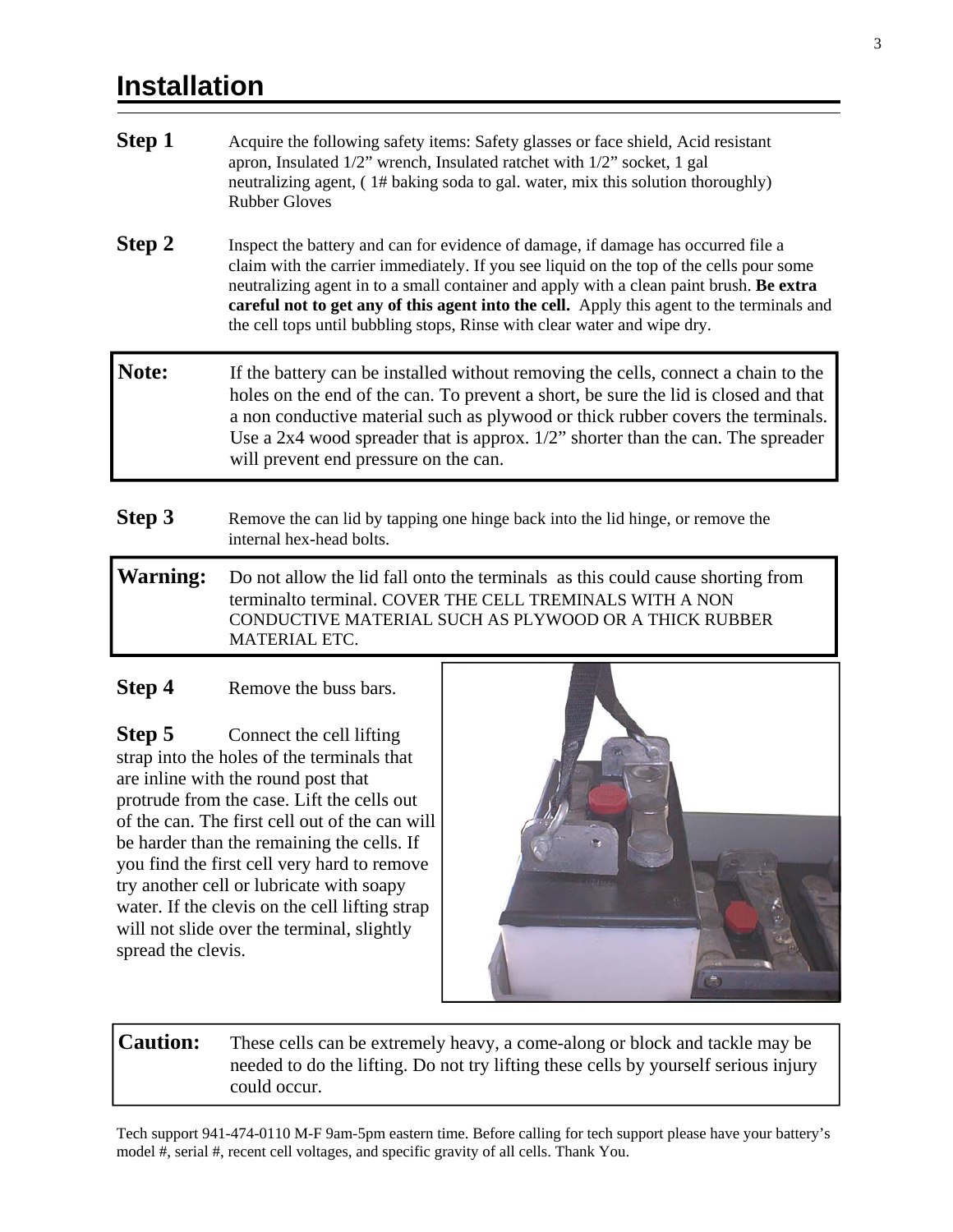#### **Warning:** The weight inside the plastic cells will cause the sides to bulge when removed from the "can", this is normal, however use caution when handling the cells. Any pressure on the sides will cause the cells to "breathe" and can release small droplets of electrolyte in the area of the cap. Placing a rag over the vent cap will reduce this hazard. To prevent serious and permanent damage to the battery, do not leave the cells out of the "can" for more than 24 hours.

**Note:** As you remove the cells from the can you may notice the electrolyte level is low. **DO NOT** add water to the cells, this condition is normal. See "Initial" Charge" below

#### **Warning: Never allow tools or other conductive objects to make contact with two or more battery terminals.**

- **Step 6** Neutralize the sides of the cells and the steel can. Rinse and dry thoroughly.
- **Step 7** Move the steel can to the desired location.
- **Step 8** Install the cells back into the can using the diagram on page 12 or 13 to ensure the cells are correctly installed. The cells must be completely seated in the can to properly install the cell interconnects. All plastic spacers **must** be reinstalled when the battery is reassembled.
- **Step 9** Referring to the diagrams on page 12 or 13 install the nuts and bolts in the exact pattern as shown. Torque all bolts to 40 in. lbs. and re-torque annually.
- **Step 10** Install the lid by taping the hinge pin back into the can hole. When you install the lid you have a choice of where the hinges are located. Some lid hinges use a internal hex head bolt, use an allen wrench to remove and replace the lid.

#### **Initial Charge:**

The battery ships from the factory with a minimum specific gravity of 1.265. However when received, the electrolyte level may be low and have a lower than 1.265 reading. This has to do with shipping, handling and hot temperatures in trucks. Prior to adding water, charge the battery at 15 volts for a 12 volt system, 30 volts for a 24 volt system, and 60 volts for a 48 volt system. The charge should be applied until the electrolyte level rises to the normal level or slightly lower, and a full gravity of 1.280 is achieved. Label each cell, check the specific gravity and voltage of all cells, and enter the in formation in the area provided on page 16.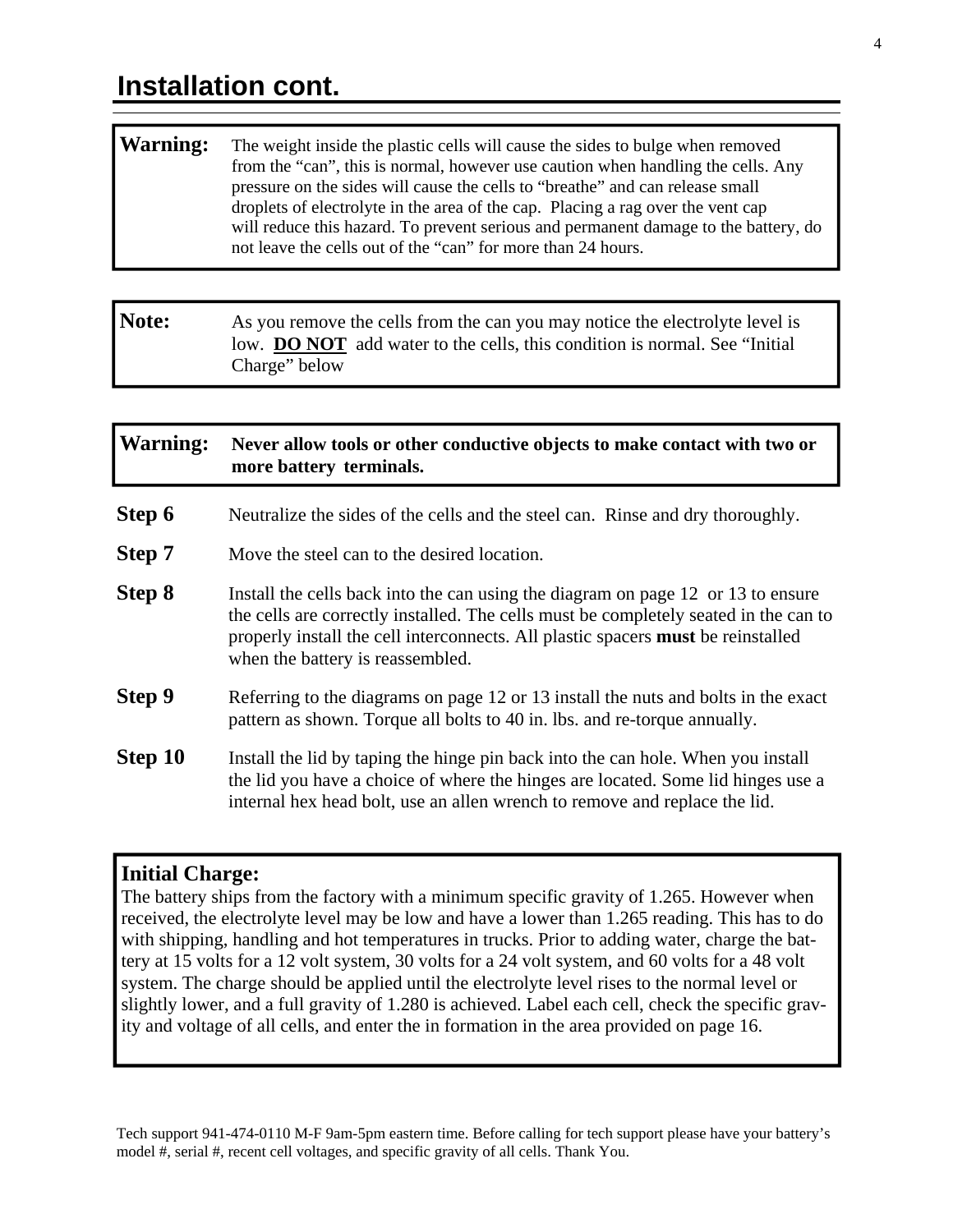**Fill to:** 1/4" (+/-) from the bottom of the filler neck throat. (**See cell drawing below)** A flashlight will make adding water much easier. Putting a full level mark on the hydrometers rubber tube will be helpful too.

A certain amount of water loss is normal in all batteries, and must be replaced at regular intervals with distilled or deionized water. Over-filling is one of the most common errors made during battery maintenance and will cause gradual lowering of the specific gravity and a subsequent loss of capacity, corrosion to the can and the intercell connectors. Add water **after** the battery has finished charging and **after** taking hydrometer readings. If the battery is subjected to freezing temperatures it is a good idea to add water when the battery is reaching appx. 3/4 charged or 1 hour before ending an equalize charge. It can take up to several days for the fresh water to mix with the rest of the acid, this fresh water could freeze before mixing with the electrolyte.

**Warning: Do Not Overfill. Do Not Use Tap Or Well Water** they may contain small amounts of nickel, iron, manganese, copper, chlorine, nitrates, etc. These and other minerals can seriously affect battery life.

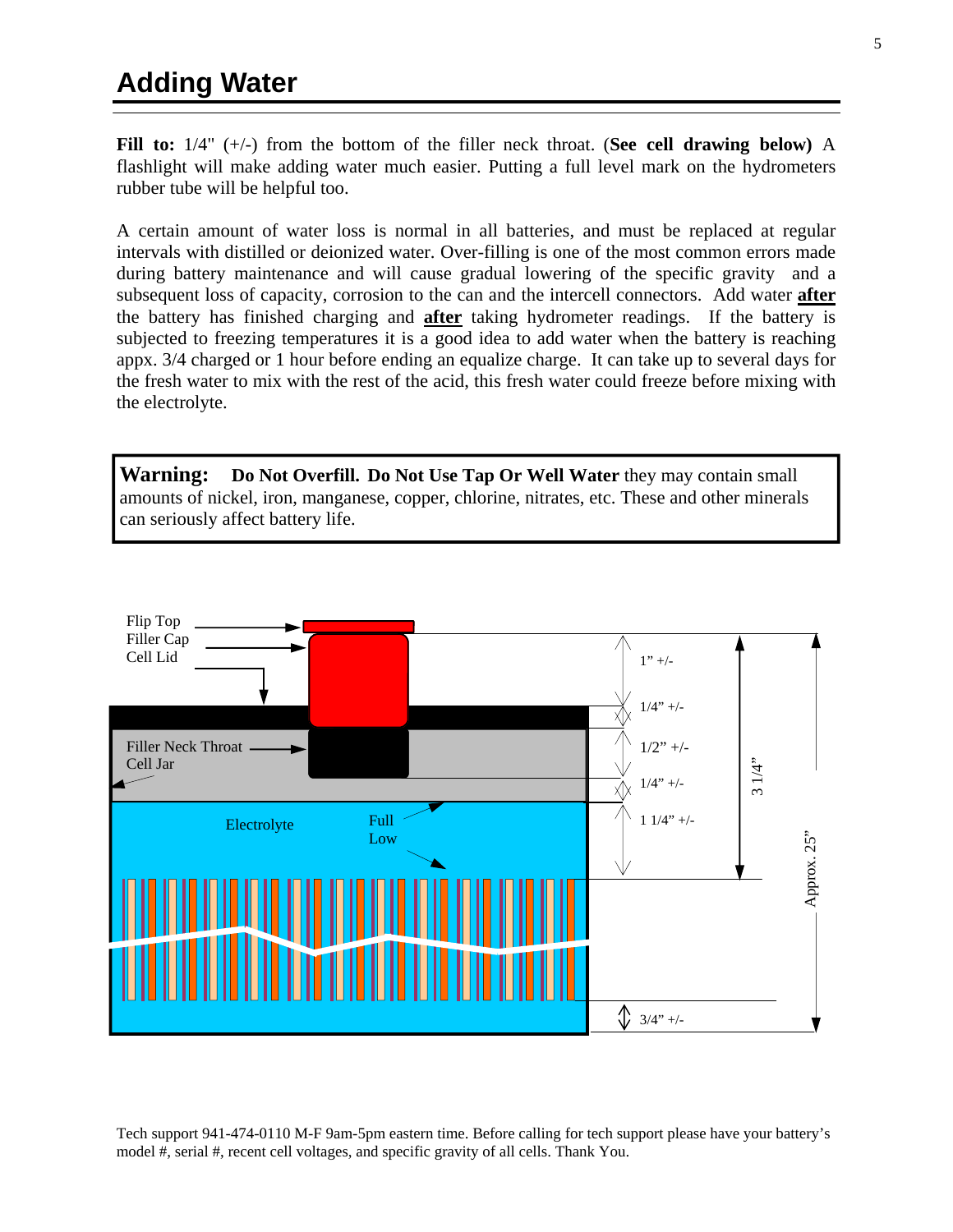Insert the rubber tube into the cell, but not into the electrolyte. Squeeze the bulb and lower the rubber tip into the electrolyte, now release the pressure from the bulb. The barrel will fill up and the float will rise. It is very important for the float to be freely suspended in the electrolyte. Gently move the hydrometer back and forth until the float is not in contact with the barrel. Where the numbers on the float intersect with the top of the electrolyte is the specific gravity. See the following section for interpreting your hydrometer readings. With the rubber tip in the cell, but not submersed into the electrolyte squeeze the bulb and drain the electrolyte back into the cell. Wipe dry any spilled electrolyte. We recommend the NAPA 700-1145 hydrometer.

#### **Warning:** Always wear protective clothing and eye/face protection when working around batteries. If you should get acid in your eyes or on your skin, flush with clear water for 15 minutes and seek medical help. **Do Not use neutralizing agent to flush your eyes**!

### **Specific Gravity**

The standard fully charged specific gravity for the **Solar-One** is 1.275-1.285 @ 77° F the 100% discharged gravity is 1.140 @ 77° F. Since the acid content of the electrolyte decreases linearly as the cell is discharged, the decrease in gravity is directly proportionate to the amount in ampere-hrs taken out. The specific gravity at any point in the discharge indicates the depth of discharge, and can be translated into ampere-hrs taken out. Knowing that the fully charged specific gravity is 1.280 and the discharged specific gravity is 1.140 we can find our state of discharge.

**Example:** Assume the specific gravity is 1.180. 1.180 is 100 points below the fully charged specific gravity of 1.280. With a difference of 140 points from 100% charged to 100% discharged we can divide  $100/140 = 71\%$  discharged. Use this formula to help keep your Amp/Hr meter synchronized with your battery.

**Warning:** All Lead-Acid batteries are considered discharged when 80% of the capacity has been removed. **Never** remove more than 80% of the battery capacity.

### **Temperature**

Lead acid batteries are a chemical reaction, and when subjected to different temperatures will produce different results. The normal operation temperature 77-80°F. Lower than normal temperatures will reduce capacity, slightly extend life, require a higher recharge voltage, and cause specific gravity readings to be adjusted down, from the actual reading. Higher temperatures have the opposite effect. Correction tables can be found on page 9 of this manual.

**Warning: Never** allow the electrolyte temperature to exceed 105°F.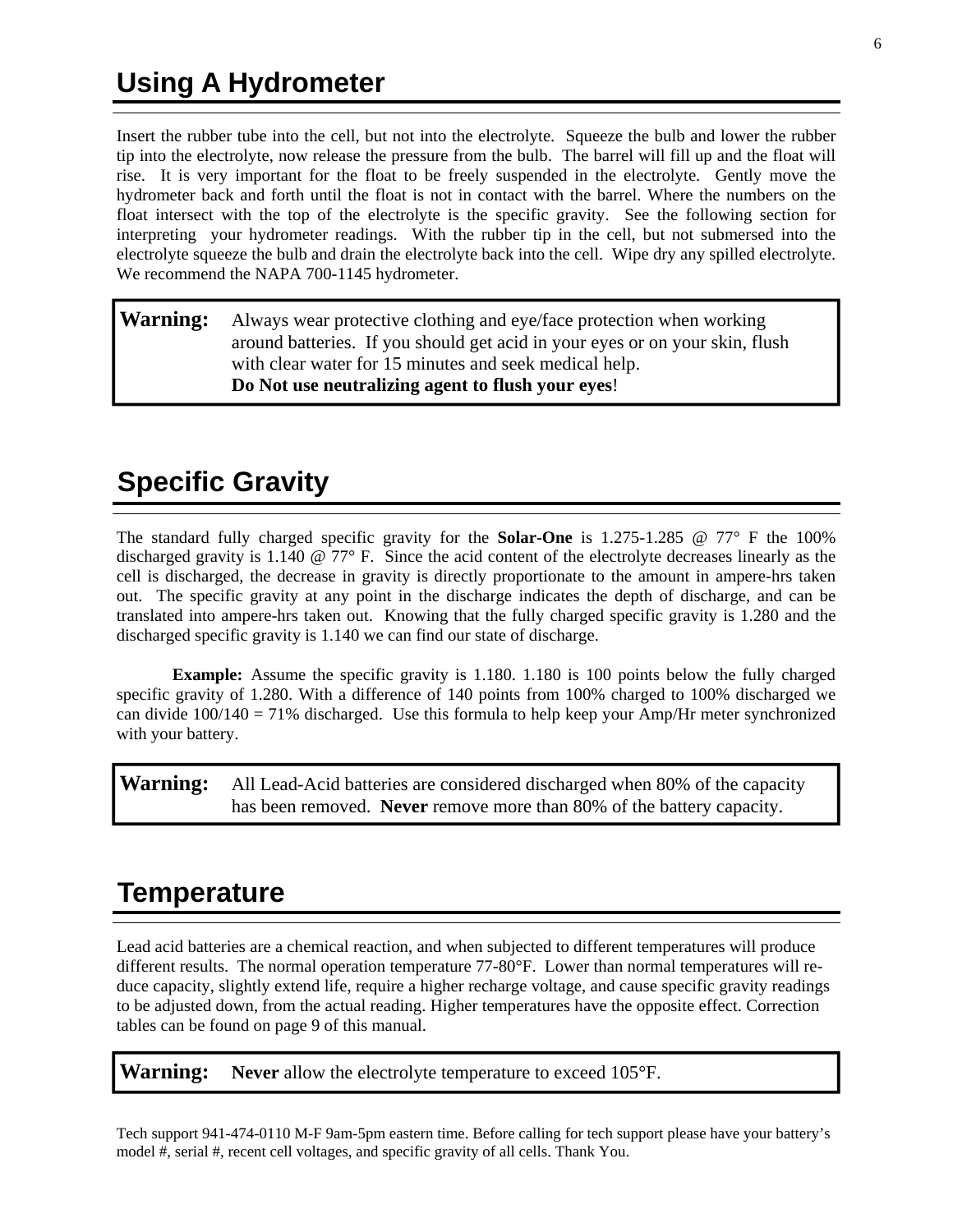**OPEN CIRCUIT VOLTAGE READINGS** There is a definite relationship between the cell voltage and the specific gravity of a cell that is on open circuit (no charging or discharging for at least 24 hours). These open circuit voltage readings are useful in determining uniformity. A fully charged battery on open circuit, with a specific gravity of 1.260 - 1.280 will read 2.10 volts per cell to 2.12 volts per cell at 77°F. This spread of .02 vpc is considered normal for a new battery As the battery ages the spread will increase to about .03 vpc.

**VARIATIONS IN ON-CHARGE VOLTAGE** If all cells of a battery show similar fullcharge voltages, they are equally healthy. The uniformity and value of the individual cell voltage readings vary with the overall condition of the battery. A battery with an on-charge voltage of 2.45 to 2.50 volts per cell has more uniformly healthy cells than a battery having an on-charge voltage spread of 2.40 to 2.50 volts per cell. The battery's age and service duty must be considered in the interpretation of the on-charge voltage readings. An example would be an older battery which has on-charge cell voltage readings of 2.45 volts to 2.65 volts. The reason may very well be that the inside cells operate at higher than average temperatures causing higher local action, which would result in lower voltage. Regular equalize charging will compensate for the higher self-loss of the inside cell. Any wide spread in on-charge voltage that could not be attributed to the battery's service life or age, is a sign that something is wrong and attention is necessary. Some causes of abnormally wide spread or charge voltages are:

- **1.** Abnormal temperature differential.
- **2.** Internal shorts.
- **3.** Acid loss causing overdischarge.
- **4.** Insufficient charging.
- **5.** Insufficient equalize charging.

**Note:** If your inverter or charge controller uses a battery temperature probe, secure the probe to the lead interconnect where the terminals penetrate the cell. Use the most central cell of your battery.

#### **Equalize Charge**

The term "equalize" simply means a controlled overcharge. This procedure is used to adjust the difference between cells that develop due to temperature variations within the battery, manufacturing, and cycling of the battery. The equalize charge will also help scrub off sulfate particles that tend to build up on the battery's positive plate. When to equalize: If a cell has a .020 difference in specific gravity or at least once a month. How to equalize: Generally you continue the bulk charge for an additional 2-3 hours after the battery has become full. The equalize charge rate should be appx. 2% - 5% of the battery capacity. This will tend to raise the battery voltage 1-1.5 volts above the bulk setting. Ensure that any sensitive loads can accept this higher voltage.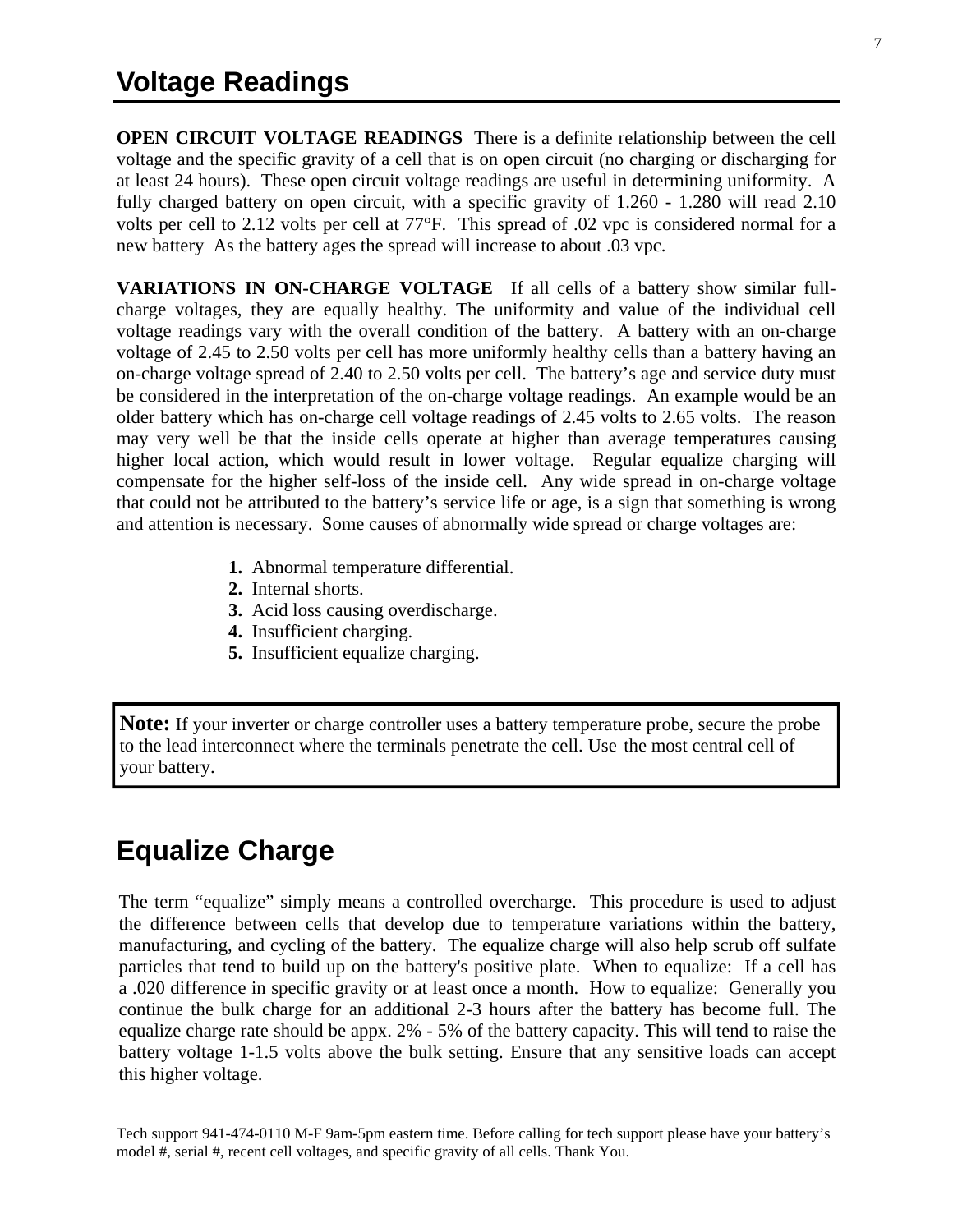All lead acid batteries sulfate when discharged. The active material must convert to lead sulfate in order for the cells to produce energy. The term sulfated battery means that the battery has developed abnormal sulfate and has its capacity reduced as a result. The most common causes of sulfation are:

- 1. Under charging or neglect of equalize charge.
- 2. Standing in a partially or completely discharged condition.
- 3. Low electrolyte level.
- 4. Adding battery acid.
- 5. High specific gravity.
- 6. High temperature.

Cells of a sulfated battery give a low specific gravity and voltage readings and the battery will not become fully charged after a regular equalize charge. Before assuming that the battery is sulfated, rule out the possibility that low specific gravity may be due to acid loss, If the sulfation has not progressed too far, it may be possible to return the battery to a serviceable condition by paying careful attention to the following:

**(A)** Neutralize, wash and dry the battery.

**(B)** Add water to the proper level.

**(C)** Charge the battery at 2% of its 6 hr capacity until 100% of the battery's capacity has been restored. The 6 Hr. capacity is on the label on one end of your battery.

**(D)** Discharge the battery to 1.75 volts per cell (10.5 for 12 volt systems, 21 for 24 volt systems or 42 for 48 volt systems) making sure not to allow any cells to go into drop below 1.75 volts or cell reversal may occur. **Cell reversal** can be identified by very high cell voltage (3-4 volts) while on charge, or very low cell voltage (1 volt or less) while being discharged.

**(E)** Recharge until the specific gravity is the same for 3 hours.

**(F)** Repeat the process until the specific gravity remains constant. If the battery gives 80% or more you have succeeded, if not, replace the battery.

**Warning:** Do not let your battery stand in a discharged state for more than 24 hours or when temperatures are below freezing.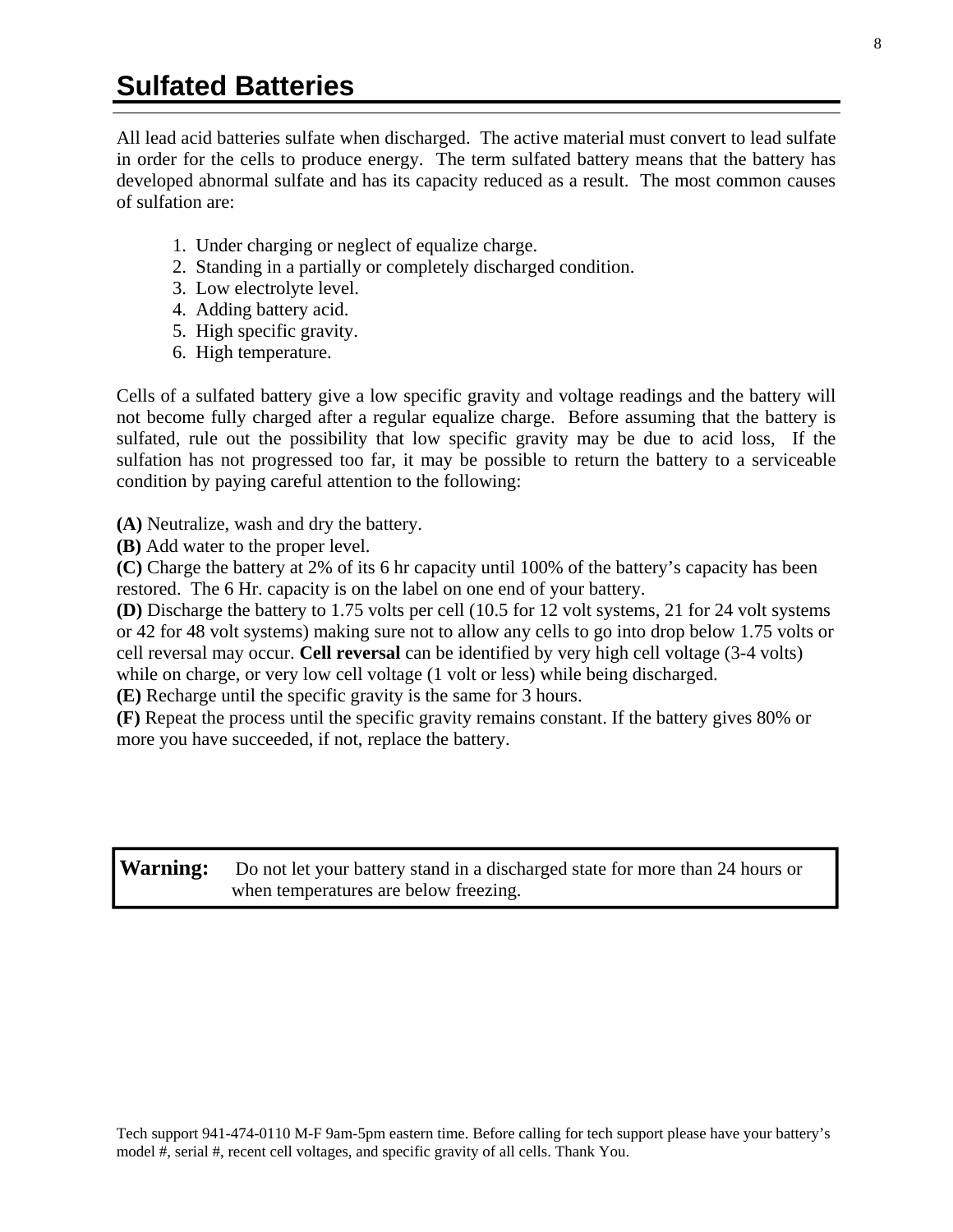### **Solar-One Specifications**

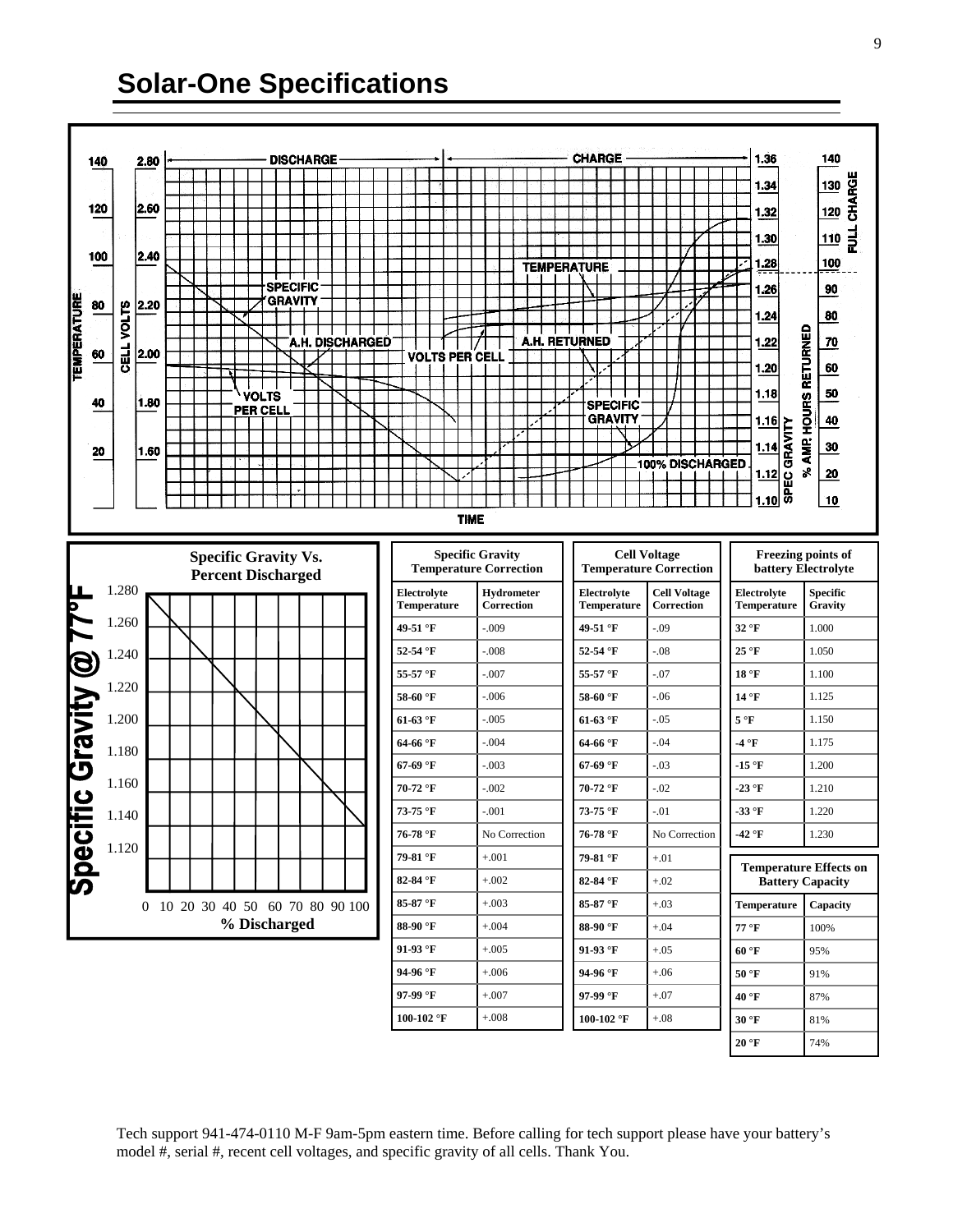#### **Solar-One Specifications**

| Model #<br>12 Volts        | Rated<br>A/H<br>(20 <sub>hr</sub> ) | Rated<br>A/H<br>(6 hr) | Usable<br>A/H<br>(20 hr) | Rated<br>Watt/hrs<br>(20 hr) | <b>Usable</b><br>Watt/hrs<br>(20 hr) | *Min.<br>Charging<br>System | *Max.<br>Charging<br>System | Weight<br>L x W x H<br>in Inches<br>in Lbs.                        |                   | <b>Short Circuit</b><br>Ratings in Amps<br>@ 104°F |
|----------------------------|-------------------------------------|------------------------|--------------------------|------------------------------|--------------------------------------|-----------------------------|-----------------------------|--------------------------------------------------------------------|-------------------|----------------------------------------------------|
| SO-6-85-17/12              | 845                                 | 680                    | 676                      | 10,140                       | 8,112                                | 68 amps                     | 136 amps                    | 742<br>40 x 7.75 x 25                                              |                   | 9,600                                              |
| SO-6-85-19/12              | 950                                 | 765                    | 760                      | 11.400                       | 9,120                                | 76.5 amps                   | 153 amps                    | 40 x 8.55 x 25                                                     | 808               | 10,800                                             |
| SO-6-85-21/12              | 1055                                | 850                    | 844                      | 12.660                       | 10,128                               | 85 amps                     | 170 amps                    | 40 x 8.75 x 25                                                     | 880               | 12,000                                             |
| SO-6-85-23/12              | 1160                                | 935                    | 928                      | 13,920                       | 11,136                               | 93.5 amps                   | 187 amps                    | 40 x 9.00 x 25                                                     |                   | 13,300                                             |
| SO-6-85-25/12              | 1270                                | 1020                   | 1016                     | 15,240                       | 12,192                               | 102 amps                    | 204 amps                    | 40 x 10.25 x 25                                                    | 1036              | 14,400                                             |
| SO-6-85-27/12              | 1375                                | 1105                   | 1100                     | 16,500                       | 13,200                               | 110.5 amps                  | 221 amps                    | 40 x 11.25 x 25                                                    | 1102              | 15,600                                             |
| SO-6-85-31/12              | 1585                                | 1275                   | 1268                     | 19,020                       | 15,216                               | 127.5 amps                  | 255 amps                    | 40 x 12.75 x 25                                                    | 1252              | 18,000                                             |
| SO-6-85-33/12              | 1690                                | 1360                   | 1352                     | 20,280                       | 16,224                               | 136 amps                    | 272 amps                    | 40 x 13.5 x 25                                                     | 1336              | 19,200                                             |
| SO-6-100-33/12             | 1990                                | 1600                   | 1592                     | 23,880                       | 19,104                               | 160 amps                    | 320 amps                    | 40 x 13.5 x 28                                                     | 1550              | 22,600                                             |
|                            |                                     |                        |                          |                              |                                      |                             |                             |                                                                    |                   |                                                    |
| Model #<br>24 Volts        | Rated<br>A/H<br>(20 <sub>hr</sub> ) | Rated<br>A/H<br>(6 hr) | Usable<br>A/H<br>(20 hr) | Rated<br>Watt/hrs<br>(20 hr) | Usable<br>Watt/hrs<br>(20 hr)        | *Min.<br>Charging<br>System | *Max.<br>Charging<br>System | $L \times W \times H$ in Inches<br>Depending on how configured     | Weight<br>in Lbs. | <b>Short Circuit</b><br>Ratings in Amps<br>@ 104°F |
| SO-6-85-17/24              | 845                                 | 680                    | 676                      | 20.280                       | 16,224                               | 68 amps                     | 136 amps                    | 80 x 7.75 x 25 or 40 x 15.5 x25                                    | 1484              | 9,600                                              |
| SO-6-85-19/24              | 950                                 | 765                    | 760                      | 22,800                       | 18,240                               | 76.5 amps                   | 153 amps                    | 80 x 8.25 x 25 or 40 x 16.5 x 25                                   | 1616              | 10,800                                             |
| SO-6-85-21/24              | 1055                                | 850                    | 844                      | 25,320                       | 20,256                               | 85 amps                     | 170 amps                    | 80 x 8.75 x 25 or 40 x 17.5 x 25                                   | 1760              | 12,000                                             |
| SO-6-85-23/24              | 1160                                | 935                    | 928                      | 27,840                       | 22,272                               | 93.5 amps                   | 187 amps                    | 80 x 9.00 x 25 or 40 x 18.00 x 25                                  | 1918              | 13,300                                             |
| SO-6-85-25/24              | 1270                                | 1020                   | 1016                     | 30,480                       | 24,384                               | 102 amps                    | 204 amps                    | 80 x 10.25 x 25 or 40 x 20.5 x 25                                  | 2072              | 14,400                                             |
| SO-6-85-27/24              | 1375                                | 1105                   | 1100                     | 33,000                       | 26,400                               | 110.5 amps                  | 221 amps                    | 80 x 11.25 x 25 or 40 x 22.5 x 25                                  | 2204              | 15,600                                             |
| SO-6-85-31/24              | 1585                                | 1275                   | 1268                     | 38,040                       | 30,432                               | 127.5 amps                  | 255 amps                    | 80 x 12.75 x 25 or 40 x 25.5 x 25                                  | 2504              | 18,000                                             |
| SO-6-85-33/24              | 1690                                | 1360                   | 1352                     | 40,560                       | 32,448                               | 136 amps                    | 272 amps                    | 80 x 13.5 x 25 or 40 x 27.0 x 25                                   | 2672              | 19,200                                             |
| SO-6-100-33/24             | 1990                                | 1600                   | 1592                     | 47,760                       | 38,208                               | 160 amps                    | 320 amps                    | 80 x 13.5 x 28 or 40 x 27.0 x 28                                   | 3100              | 22,600                                             |
|                            |                                     |                        |                          |                              |                                      |                             |                             |                                                                    |                   |                                                    |
| Model #<br><b>48 Volts</b> | Rated<br>A/H<br>(20 <sub>hr</sub> ) | Rated<br>A/H<br>(6 hr) | Usable<br>A/H<br>(20 hr) | Rated<br>Watt/hrs<br>(20 hr) | Usable<br>Watt/hrs<br>(20 hr)        | *Min.<br>Charging<br>System | *Max.<br>Charging<br>System | $L \times W \times H$ in Inches<br>Depending on how configured     | Weight<br>in Lbs. | <b>Short Circuit</b><br>Ratings in Amps<br>@ 104°F |
| SO-6-85-17/48              | 845                                 | 680                    | 676                      | 40,560                       | 32,448                               | 68 amps                     | 136 amps                    | 160 x 7.75 x 25 or 80 x 15.5 x 25<br>Or 40 x 31 x 25               |                   | 9,600                                              |
| SO-6-85-19/48              | 950                                 | 765                    | 760                      | 45,600                       | 36,480                               | 76 amps                     | 153 amps                    | 160 x 8.25 x 25 or 80 x 8.25 x 25<br>3232<br>or 40 x 33 x 25       |                   | 10,800                                             |
| SO-6-85-21/48              | 1055                                | 850                    | 844                      | 50,640                       | 40,512                               | 85 amps                     | 170 amps                    | 160 x 8.75 x 25 or 80 x 18.00 x 25<br>or 40 x 36.00 x 25           | 3520              | 12,000                                             |
| SO-6-85-23/48              | 1160                                | 935                    | 928                      | 55,680                       | 44,544                               | 93 amps                     | 187 amps                    | 160 x 9.00 x 25 or 80 x 18.00 x 25<br>3836<br>or 40 x 35.00 x 25   |                   | 13,300                                             |
| SO-6-85-25/48              | 1270                                | 1020                   | 1016                     | 60,960                       | 48,768                               | 102 amps                    | 204 amps                    | 160 x 10.25 x 25 or 80 x 20.5 x 25<br>4144<br>or 40 x 41.0 x 25    |                   | 14,400                                             |
| SO-6-85-27/48              | 1375                                | 1105                   | 1100                     | 66,000                       | 52,800                               | 110 amps                    | 221 amps                    | 160 x 11.25 x 25 or 80 x 22.5 x 25<br>or 40 x 45.0 x 25            | 4408              | 15,600                                             |
| SO-6-85-31/48              | 1585                                | 1275                   | 1268                     | 76,080                       | 60,864                               | 127 amps                    | 255 amps                    | 160 x 12.75 x 25 or 80 x 25.5 x 25<br>or 40 x 51.0 x 25            | 5008              | 18,000                                             |
| SO-6-85-33/48              | 1690                                | 1360                   | 1352                     | 81,120                       | 64,896                               | 136 amps                    | 272 amps                    | 160 x 13.5 x 25 or 80 x 27.0 x 25<br>or 40 x 54.0 x 25             | 5344              | 19,200                                             |
| SO-6-100-33/48             | 1990                                | 1600                   | 1592                     | 95,520                       | 76,416                               | 160 amps                    | 320 amps                    | 160 x 13.5 x 28 or 80 x 27.0 x 28<br>Or $40 \times 54.0 \times 28$ | 6200              | 22,600                                             |

\* The Charging System is the sum of all charging sources including, but not limited to: Solar, Wind, Hydro generator, Inverter/ Charger, DC generator, or stand alone battery charger.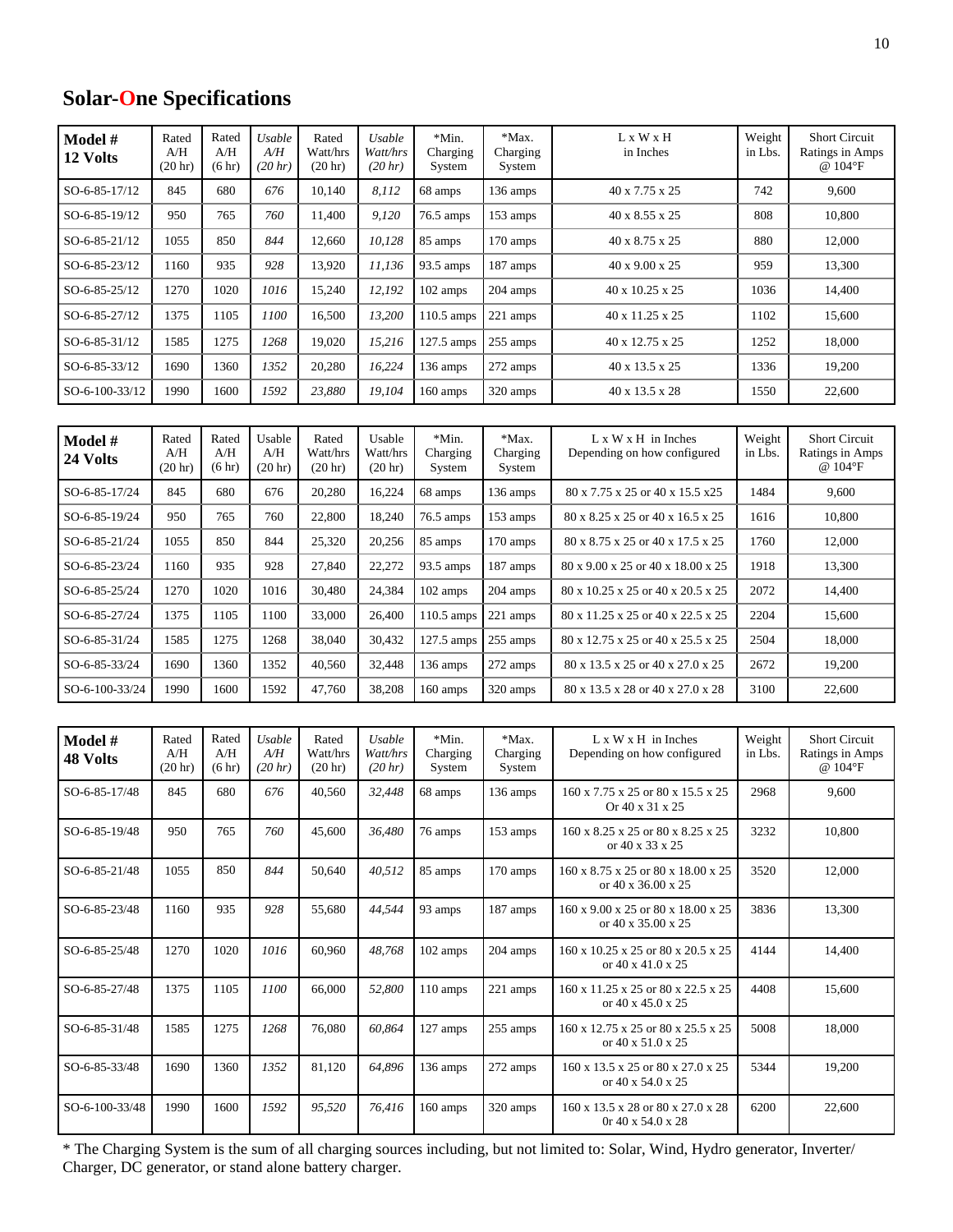### **Solar-One Specifications**

| 24 hr. Open Circuit Volts vs. Depth of Discharge (DOD) |          |          |          |                         |  |  |
|--------------------------------------------------------|----------|----------|----------|-------------------------|--|--|
| <b>DOD</b>                                             | 12 volts | 24 volts | 48 volts | <b>Specific Gravity</b> |  |  |
| $0\%$<br>(Full Charged)                                | 12.75    | 25.50    | 51.00    | 1.275-1.285             |  |  |
| 30%                                                    | 12.36    | 24.72    | 49.44    | 1.236                   |  |  |
| 50%<br>(Half Discharged)                               | 12.12    | 24.24    | 48.48    | 1.205                   |  |  |
| 70%                                                    | 11.88    | 23.76    | 47.52    | 1.181                   |  |  |
| (Considered Dead)<br>80%                               | 11.76    | 23.52    | 47.04    | 1.168                   |  |  |

The above values must be taken with no charge or discharge (Open Circuit) on the battery for a minimum of 24 hours. The temperature must be at 77°F and you must use a very accurate Digital Multi Meter.

| <b>Recharge Settings</b> |               |                |               |  |  |
|--------------------------|---------------|----------------|---------------|--|--|
|                          | 12 volt       | 24 volt        | 48 volt       |  |  |
| <b>Bulk</b>              | $14.4 - 14.8$ | $28.8 - 29.6$  | $57.6 - 59.2$ |  |  |
| <b>Equalize</b>          | $15.0 - 15.5$ | $30.0 - 31.00$ | $60 - 62$     |  |  |
| <b>Float</b>             | 13.50         | 27.0           | 54.0          |  |  |
| <b>Absorption time</b>   | $2$ hrs.      | $2$ hrs.       | $2$ hrs.      |  |  |
| <b>Equalize times</b>    | $2$ hrs.      | $2$ hrs.       | $2$ hrs.      |  |  |

These voltage settings are ball park settings that will work for most systems. Use the lower values if cycling is shallow, use the higher values if the cycling is moderate to deep. If you find your specific gravity is not reaching 1.275-1.285 raise the voltage settings by .1 volt increments until the specific gravity readings indicate a fully charged battery. You can also increase the absorption time to correct low specific gravity. If the battery uses an excessive amount of water or is overheating lower the settings by .1 volt increments until the overcharge is removed.

| <b>Warranty</b>                        | 10 Years 7 years free replacement 3 years prorated                     |  |  |  |
|----------------------------------------|------------------------------------------------------------------------|--|--|--|
| <b>Cycles To 80% DOD</b>               | 2100 Over 10 Years                                                     |  |  |  |
| <b>Battery Type</b>                    | Flooded Lead-Acid                                                      |  |  |  |
| <b>Positive Plate</b>                  | Tetrafluoroethylene (Teflon®) /Lead Antimony                           |  |  |  |
| <b>Positive Plate Thickness</b>        | .031"                                                                  |  |  |  |
| <b>Post-to-Cover Seal</b>              | <b>Burned Post to Cover</b>                                            |  |  |  |
| Cell "Jar" Material                    | <b>Injection Molded Polypropylene</b>                                  |  |  |  |
| <b>Cell Cover Material</b>             | Polypropylene                                                          |  |  |  |
| <b>Can Material</b>                    | <b>Epoxy Coated Steel</b>                                              |  |  |  |
| <b>Intercell Connectors</b>            | Lead-Plated Copper Rated @ 230 Amps                                    |  |  |  |
| <b>Specific Gravity @ 77°F</b>         | 1.285-1.275 Fully Charged 1.160 80% Discharged                         |  |  |  |
| <b>Maximum Temperature</b>             | $105^{\circ}F$                                                         |  |  |  |
| <b>Gallons of Electrolyte Per Cell</b> | $6-85-17=1.7$ $6-85-19=1.9$ $6-85-21=2.1$ $6-85-23=2.2$                |  |  |  |
|                                        | $6-85-25=2.5$ $6-85-27=2.7$ $6-85-31=3.1$ $6-85-33=3.3$ $6-100-33=3.7$ |  |  |  |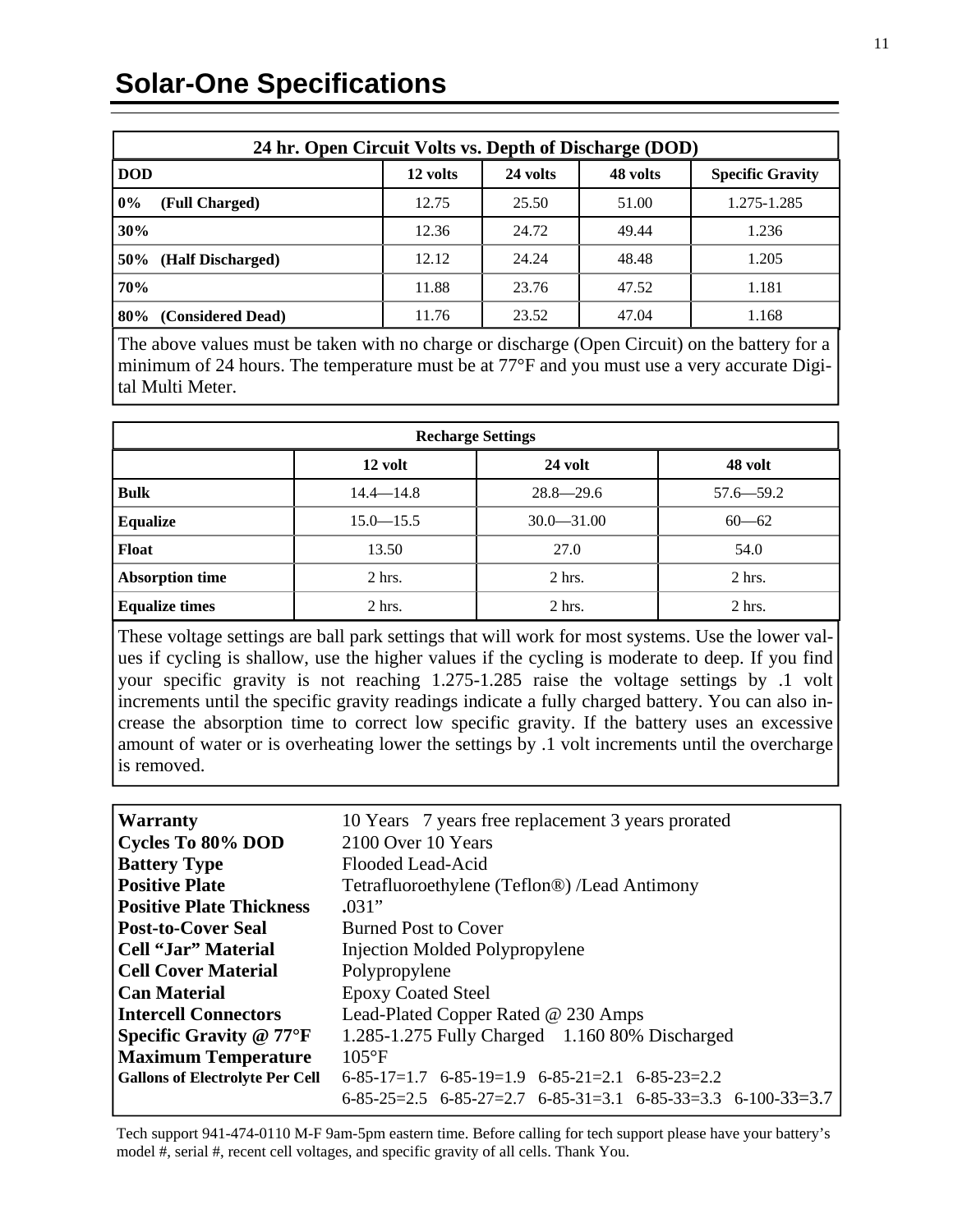## **Diagrams**





#### **Note:**

Each container of **Solar-One** batteries comes with an extra lead coated copper buss bar. This bar is to be used for making a parallel connection as shown above, or a series connection as seen on the next page. This bar is bent on site and can be a "horse shoe" (above) or a "Z" (next page) configuration. When bending the bar use a smooth radius instead of sharp bends. Sharp bends tend to stretch the backside of the copper making it less effective in the transfer of energy.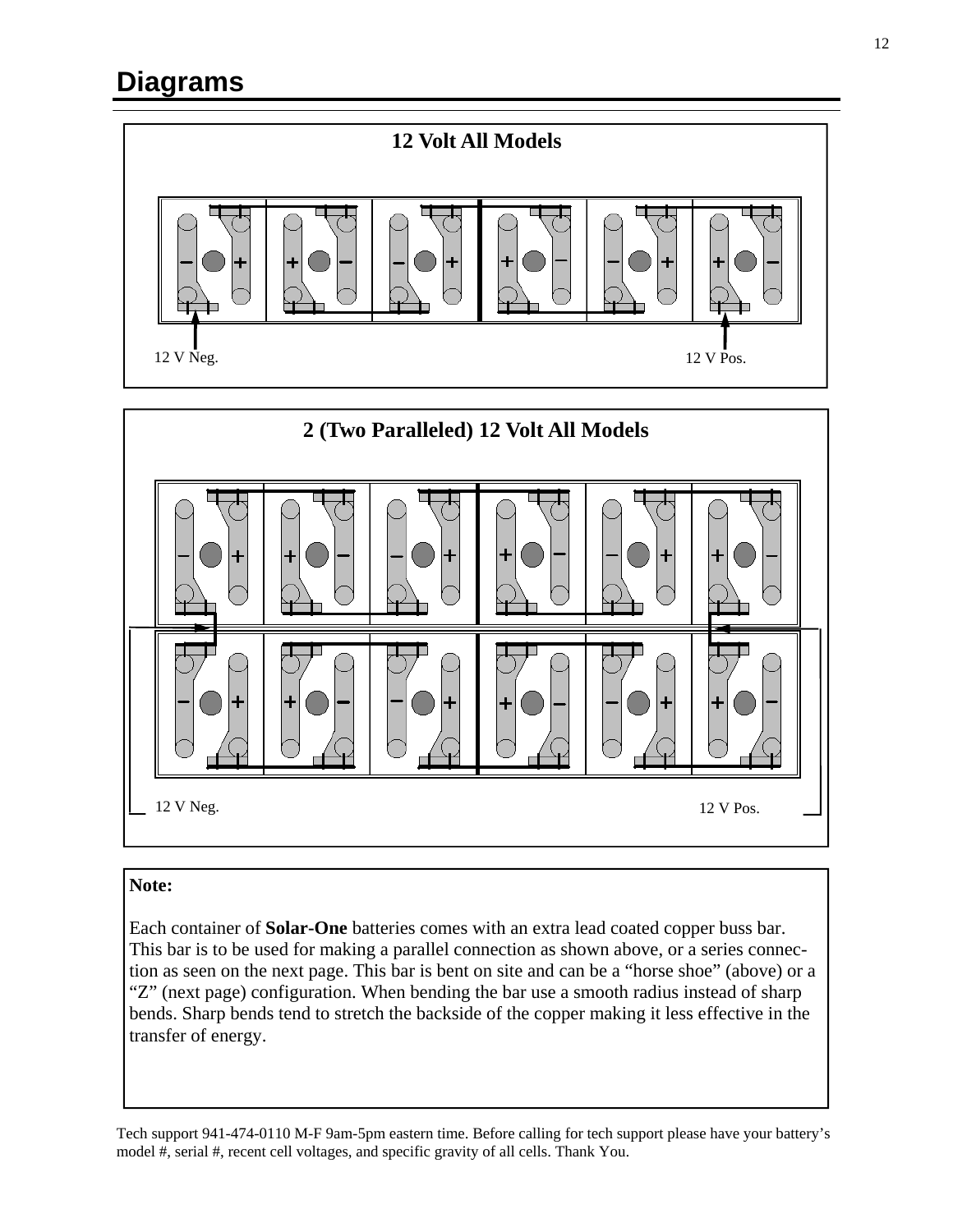### **Diagrams**





Tech support 941-474-0110 M-F 9am-5pm eastern time. Before calling for tech support please have your battery's model #, serial #, recent cell voltages, and specific gravity of all cells. Thank You.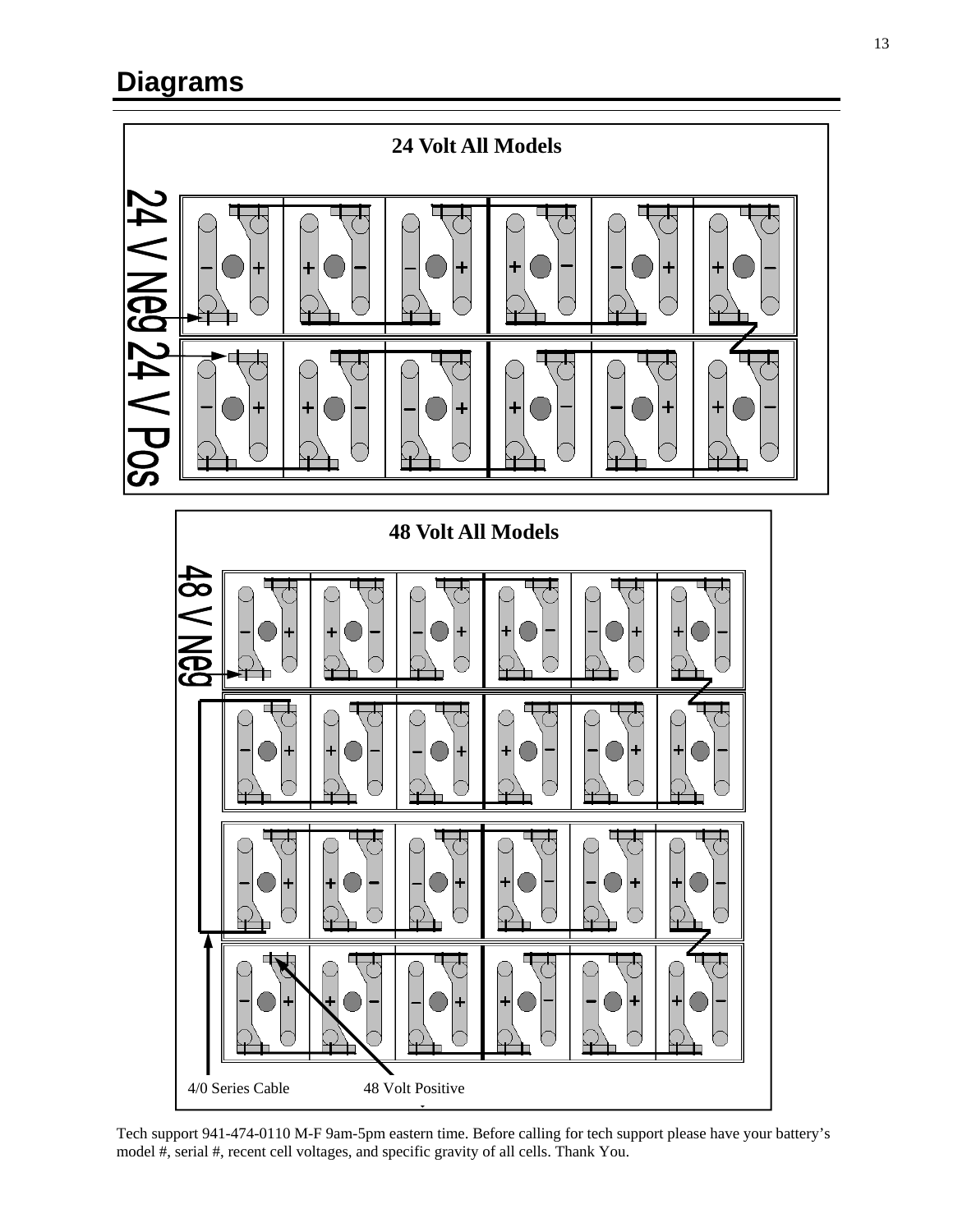# **Troubleshooting**

| Problem                               | <b>Probable Cause</b>                                 | <b>Remedy</b>                                                       |  |
|---------------------------------------|-------------------------------------------------------|---------------------------------------------------------------------|--|
| Battery not performing as<br>expected | Battery is undersized.                                | Replace with a larger battery.                                      |  |
|                                       | Battery not fully charged                             | Check charger and controller.                                       |  |
|                                       | Weak or defective cells.                              | Perform a load test                                                 |  |
|                                       | Grounds or shorts.                                    | Clean battery and all connections in the system                     |  |
|                                       | Phantom loads in system                               | Find and eliminate loads.                                           |  |
|                                       | Battery is spent.                                     | Replace battery.                                                    |  |
| Battery overheats on charge.          | Improper equipment settings                           | Adjust charging equipment.                                          |  |
|                                       | Malfunction of charging equipment                     | Verify charging equipment output.                                   |  |
|                                       | Battery too deeply discharged                         | Limit discharge to 80% DOD.                                         |  |
|                                       | High resistance connection.                           | Check for hot connections.                                          |  |
|                                       | Battery room too warm.                                | Provide cooler battery room.                                        |  |
|                                       | Low electrolyte level                                 | Add water to correct level allow to cool and<br>recharge            |  |
|                                       | Weak or defective cells.                              | Repair or replace cell                                              |  |
|                                       | Battery is spent                                      | Replace battery                                                     |  |
| Battery overheats on<br>discharge     | Excessive load.                                       | Reduce loads. Need larger battery                                   |  |
|                                       | Battery not fully recharged                           | Let battery cool. Do a load test                                    |  |
|                                       | Battery over discharged                               | Limit discharge to 80% DOD                                          |  |
|                                       | Battery room too warm.                                | Provide cooler battery room                                         |  |
| Low electrolyte level                 | Lack of watering.                                     | More care required                                                  |  |
|                                       | Frequent overcharging                                 | Adjust/check charging system                                        |  |
|                                       | Spilled electrolyte                                   | Add water, equalize and adjust specific gravity<br>(contact dealer) |  |
|                                       | Cracked or broken jars                                | Replace jars.                                                       |  |
| Unequal cell voltages.                | Overdischarging                                       | Perform equalize charge                                             |  |
|                                       | Acid loss due to over-watering or spillage            | Perform equalize charge and adjust specific<br>gravity              |  |
|                                       | Corroded or dirty tops                                | Neutralize and clean tops                                           |  |
|                                       | Grounds in battery                                    | Clean battery                                                       |  |
|                                       | Impurities in electrolyte                             | Use only distilled water                                            |  |
|                                       | Battery used infrequently                             | Deep discharge and equalize                                         |  |
|                                       | Weak or defective cells.                              | Repair or replace battery                                           |  |
|                                       | Lack of equalize charges                              | Equalize more often                                                 |  |
| <b>Unequal Specific Gravity</b>       | All the above                                         | All the above                                                       |  |
|                                       | Recently added water                                  | Gassing will mix new water                                          |  |
|                                       | Improper gravity adjustment after cell<br>replacement | Adjust specific gravity (contact your dealer)                       |  |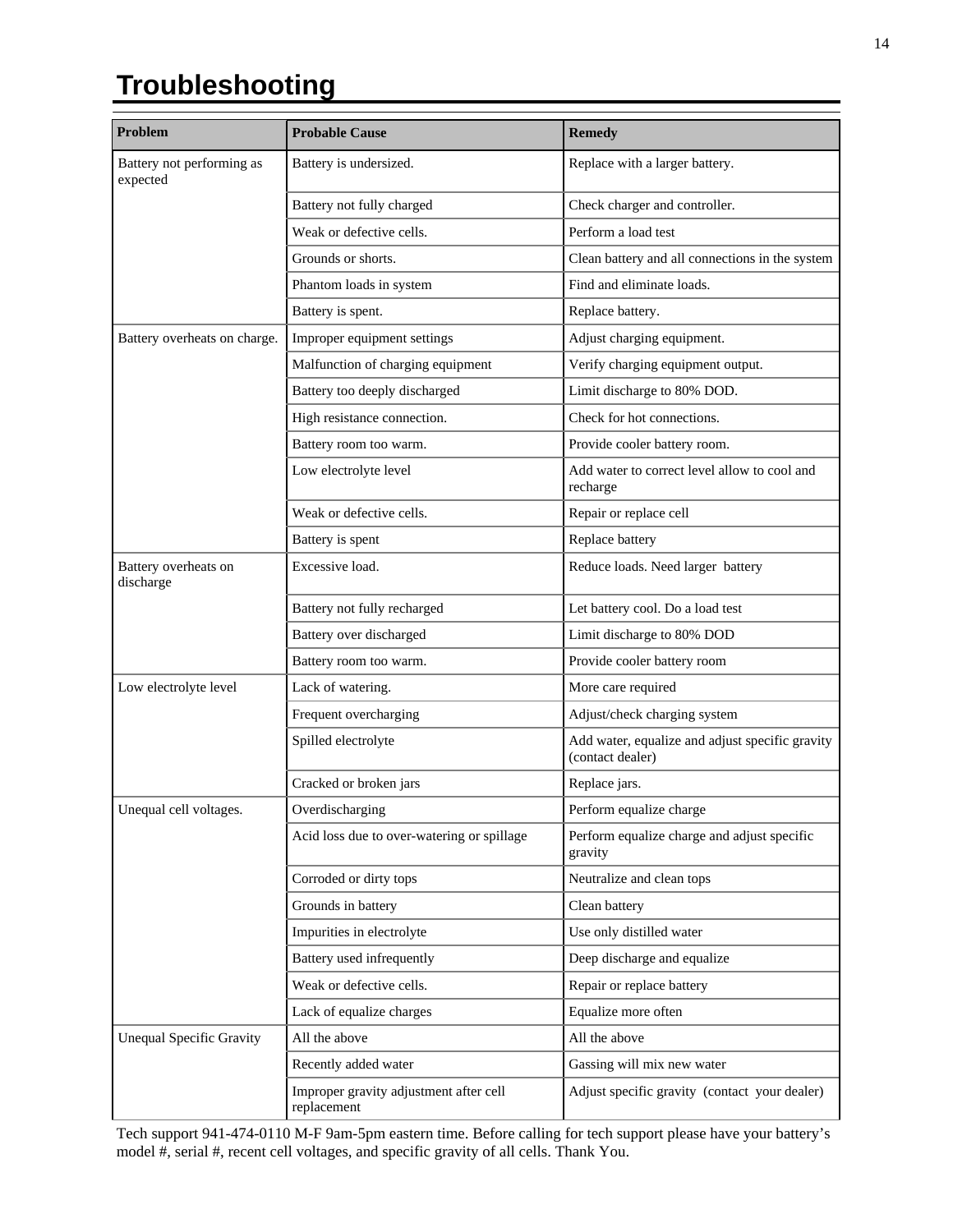### **Maintenance**

Bellow are guidelines for maintenance of the **Solar-One** Battery. Your previous knowledge of lead acid batteries may not require this much attention, but remember, the more interaction you have with the battery (The Heart of the system) the better service life you can expect from your investment. If you would like records form please contact us at the phone number below.

The **Solar-One** warranty as it pertains to records, only requires that "reasonable records be kept". Use your best judgment.

# **Bi-Weekly**

(Every other week)

- 1. Record hydrometer reading of pilot cell (the cell with the lowest specific gravity when you first received the battery. Once a year select a different cell to be the pilot cell)
- 2. Check the water level (add as needed.)
- 3. Record Amp/Hrs Consumed from your A/H Meter
- 4. Inspect for loose or corroded connections (clean and tighten as needed)
- 5. Ensure the battery has been fully charged at least two (2) times per week

# **Monthly**

- 1. Check water level (add as needed.)
- 2. Clean battery with a damp cloth. (If battery tops are wet with acid use neutralizing agent with a clean paint brush, dry thoroughly.)
- 3. Equalize the battery
- 4. Inspect for loose or corroded connections (clean and tighten as needed)

# **Bi-Monthly**

(Every Other Month)

1. Record hydrometer readings of all cells (after the battery is fully charged.) A. If the average readings are less than 1.275 - 1.285 check all charging sources and adjust as needed.

 B. If one or two cells read 20 points less than the average, circle those readings and check for improvement the next time the battery becomes fully charged. If the low cells do not improve, the cells are in need of an equalize charge.

# **Yearly**

1. Torque all terminal bolts.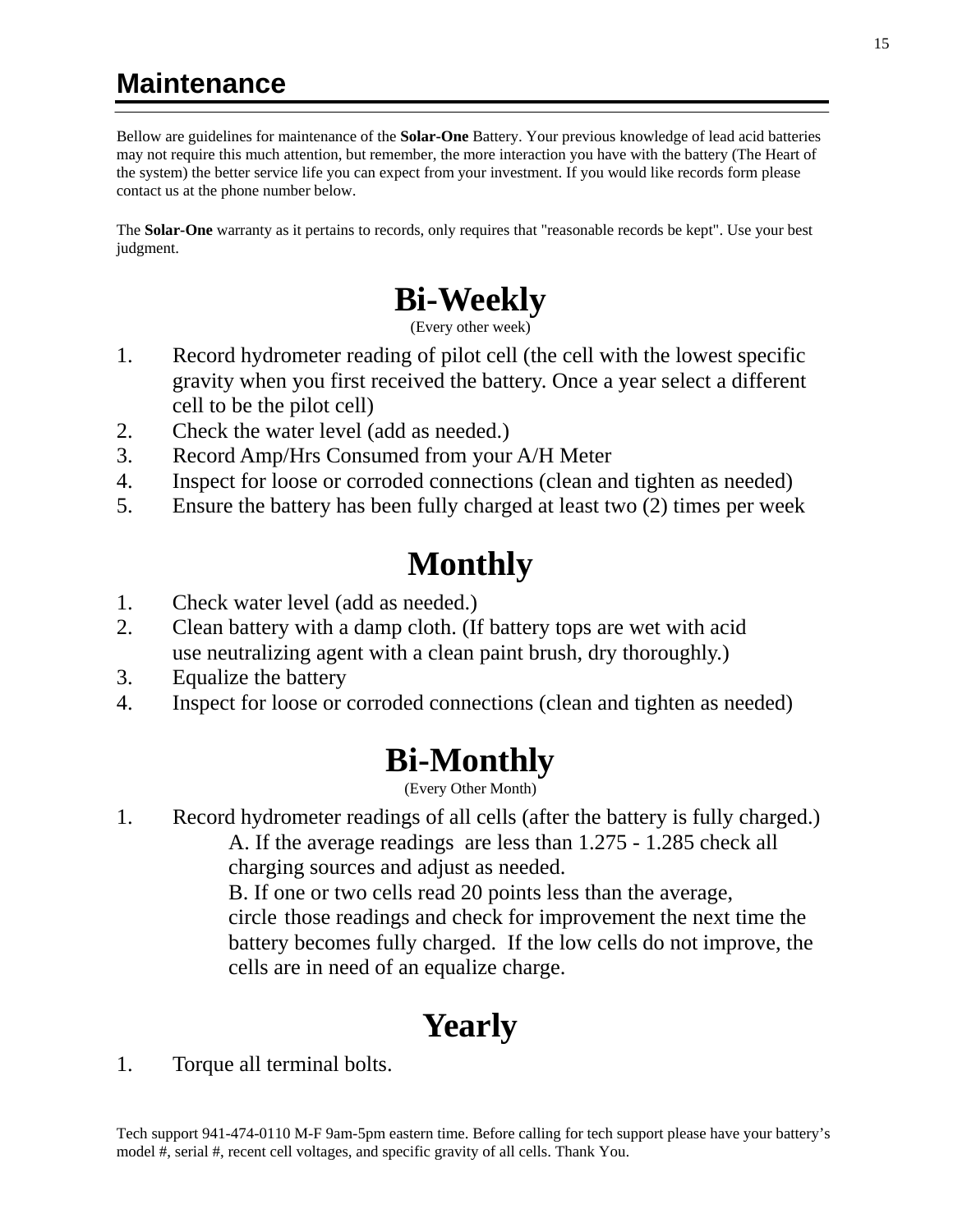### **Initial Charge Data**

| Cell ID. | <b>Volts</b> | <b>Specific Gravity</b> |
|----------|--------------|-------------------------|
|          |              |                         |
|          |              |                         |
|          |              |                         |
|          |              |                         |
|          |              |                         |
|          |              |                         |
|          |              |                         |
|          |              |                         |
|          |              |                         |
|          |              |                         |
|          |              |                         |
|          |              |                         |
|          |              |                         |

| Cell ID. | <b>Volts</b> | <b>Specific Gravity</b> |
|----------|--------------|-------------------------|
|          |              |                         |
|          |              |                         |
|          |              |                         |
|          |              |                         |
|          |              |                         |
|          |              |                         |
|          |              |                         |
|          |              |                         |
|          |              |                         |
|          |              |                         |
|          |              |                         |
|          |              |                         |

#### **Notes**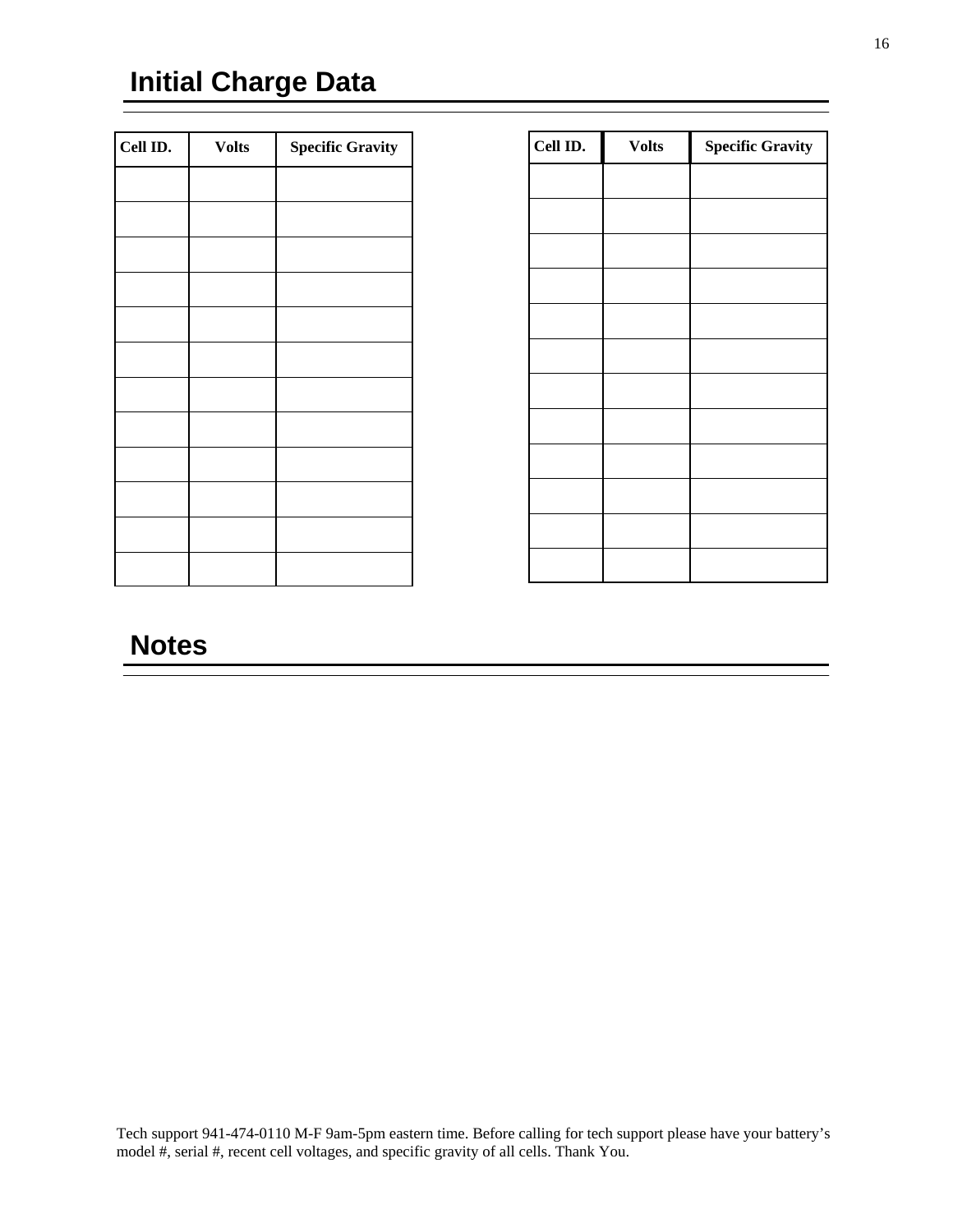17





#### **WARRANTY AND ADJUSTMENT AGREEMENT COVERING HUP® SOLAR ONE®BATTERIES FOR RENEWABLE ENERGY**

| Sold to      | Shipped To    |
|--------------|---------------|
| Charger Type | Location      |
| Date Shipped | Serial Number |

 EnerSys® Delaware Inc. ("EnerSys") warrants all General Battery™ Hup® Solar-One® batteries to be free from defects in workmanship and materials for the period stated in the following table, from the date of installation or no more than three (3) months from date of shipment, whichever comes first.

| <b>Total Warranty Period</b> | Full Credit,<br>Parts, Labor <sup>1</sup> , Freight <sup>2</sup> | Full Credit,<br>Parts Only | <b>Prorated Credit</b> |
|------------------------------|------------------------------------------------------------------|----------------------------|------------------------|
| 120 Months                   | First 12 Months                                                  | 13 Through 84 Months       | 85 Through 120 Months  |

<sup>1</sup> Service Center labor only. On-site labor is not covered.

<sup>2</sup> Covers freight to and from the Service Center or part replacement shipment to user. It does not include transportation charges for on-site service.

 If the battery fails to deliver 80% of its rated capacity at the 20-hour rate within 84 months due to defects in workmanship or materials, the defective parts will be replaced by Ener-Sys® exclusive of labor and freight.

In addition, if the battery fails to deliver 80% of its rated capacity at the 20-hour rate after 84 months, EnerSys® will credit Northwest Energy an amount equal in dollars to the net purchase price of the original battery, multiplied by the months of unexpired life, divided by the number of months in the period stated above. Credit will be against the purchase of another Hup® Solar-One® battery of equal or greater KWH capacity.

This warranty is subject to the following terms and limitations.

- 1. The User, Northwest Energy Storage and EnerSys® mutually agree the battery identified above must be sized properly to perform the duty cycle originally intended. The battery must not be required to perform a duty cycle in excess of the originally intended one.
- 2. The battery must be maintained in accordance with Northwest Energy Storage's current published Operating and Maintenance instructions. The operator of the Renewable Energy (RE) system must keep reasonable records of use and maintenance. Failure to monitor watering intervals, discharges and full recharge may void warranty coverage.
- 3. Use of each battery must be limited to no more than four (4) 80% depth of discharge cycles per 7-day week and no more than 210 cycles per calendar year. If these amounts are exceeded, the months of warranty will be reduced.
- 4. The battery must be charged on a properly sized charging system capable of delivering 10% to 20% of the battery AH charge rate. The "charging system" is defined as the sum total of all charging sources. Use of a constant voltage charge controller is prohibited.
- 5. All RE systems must have an AH metering device installed in accordance with the manufacturer's installation manual.
- 6. Use only distilled or deionized water. The use of electrolyte additives or compounds voids all warranty coverage.
- 7. This warranty does not cover physical damage due to acts of nature or man, which stress the battery beyond design limits and exert undesirable influence aside from normal wear and tear. This warranty is void if the battery is subjected to misuse, physical damage or abuse other than normal wear and tear.
- 8. EnerSys assumes no responsibility for any work accomplished or expenses incurred except with express written consent.
- 9. This warranty applies to the original purchaser (User) of the battery and is nontransferable. This warranty covers products situated only in North America. 10. EnerSys, at its option, may require proof of purchase consisting of a copy of the original invoice.

EnerSys® shall not be liable for indirect, incidental or consequential damages arising out of sale or relating to the use of this product. The purchaser assumes responsibility for all personal injury and property damage resulting form the handling, possession or use of the product. In no event shall the liability of EnerSys for any and all claims, including claims of breech of warranty or negligence, exceed the purchase price of the product.

#### **THE ABOVE WARRANTY IS IN LIEU OF ALL OTHER REMEDIES, INCLUDING ACTIONS FOR CONTRACT OR NEGLIGENCE. ALL OTHER WARRAN-TIES, EXPRESS OR IMPLIED, INCLUDING BUT NOT LIMITED TO THE IMPLIED WARRANTIES OF MERCHANTABILITY AND FITNESS FOR A PARTICU-LAR PURPOSE, ARE HEREBY EXCLUDED.**

This warranty is understood to be the exclusive agreement between the parties relating to the subject matter hereof. Only an EnerSys Corporate Marketing Representative may make signed, written changes to the warranty made in this agreement.



|  | Signed |  |  |  |  |  |
|--|--------|--|--|--|--|--|
|--|--------|--|--|--|--|--|

Date\_\_\_\_\_\_\_\_\_\_\_\_\_\_\_\_\_\_\_\_\_\_\_\_\_\_\_\_\_

P.O. Box 14145 / Reading, PA 19612-4145 www.enersys.com / 1-800-538-3627

© 2005 EnerSys Delaware Inc. All rights reserved. Trademarks are the property of EnerSys and its affiliates unless otherwise noted.